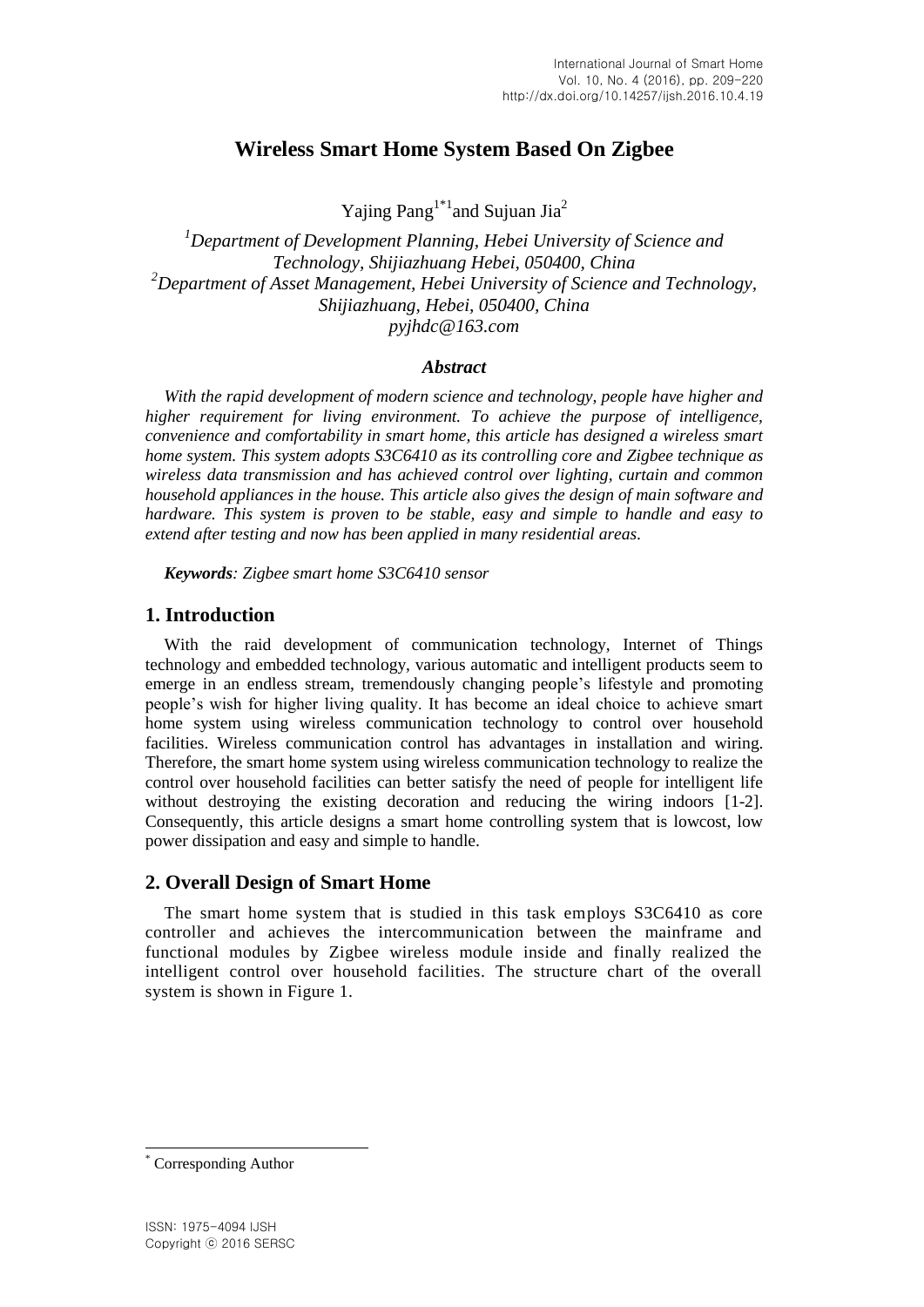

**Figure 1. Structure Chart of the Overall System**

#### **2.1. Zigbee Wireless Transmission**

The main functional units for wireless in Zigbee are terminal node and coordinator, which both belong to micro embedded system, mainly composed by processor module, wireless communication module, power module and corresponding debugging interface. In addition, sensor module and light controlling module need to be added in terminal node for the purpose of collecting environmental information and controlling the lighting [4].

Continuous<br>
Communisment and the effective control of the control of the control of the control of the strength of the control of the control of the control of the main functional units for wireless in Zigbee are cerminal CC2530 combines an entirely integrated and high-performance RF transceiver and a 8051 micro processor and is provided with flash memory as high as 256k and link quality of 101db. CC2530 has relatively high receiver sensitivity and anti-interference capability and is provided with four power supply modes. This CC2530 is also equipped with a TI standard-compatible Z-Stack network protocol stack to simplify the development work. CC2530 working system only needs a small amount of external auxiliary components. In real application, if we establish wireless network only on the basis of CC2530, the distance between nodes will be limited within 100m. According to the practical application experience in home environment, we cannot meet the ideal requirements using only CC2540 chip, so we choose to use CC2592 RF front-end as the range extender of the RF unit [6]. CC2592 is an affordable but high-performance RF front-end aiming at the low power dissipation and 2.4GHz low voltage wireless application, aiming at all CC25XX 2. 4GHz low voltage transceivers, transmitters and range extenders of system products in TI. To increase link budget, CC2592 provides a power amplifier that can increase output power and LNA that has low noise figure to improve the sensitivity of the receiver. Compared with CC2590, it has a wider range of working temperature and has made great improvement in the efficiency of the power amplifier [12]. The maximum output power of CC2530 is +4. 5dBm. However, the output power can reach +22dBm after adding the CC2592 range extender. The distances between nodes are increased and the extended range of wireless network can fully satisfy the need of system design. The circuit diagrams of CC2530 and CC2592 are shown in Figure 2.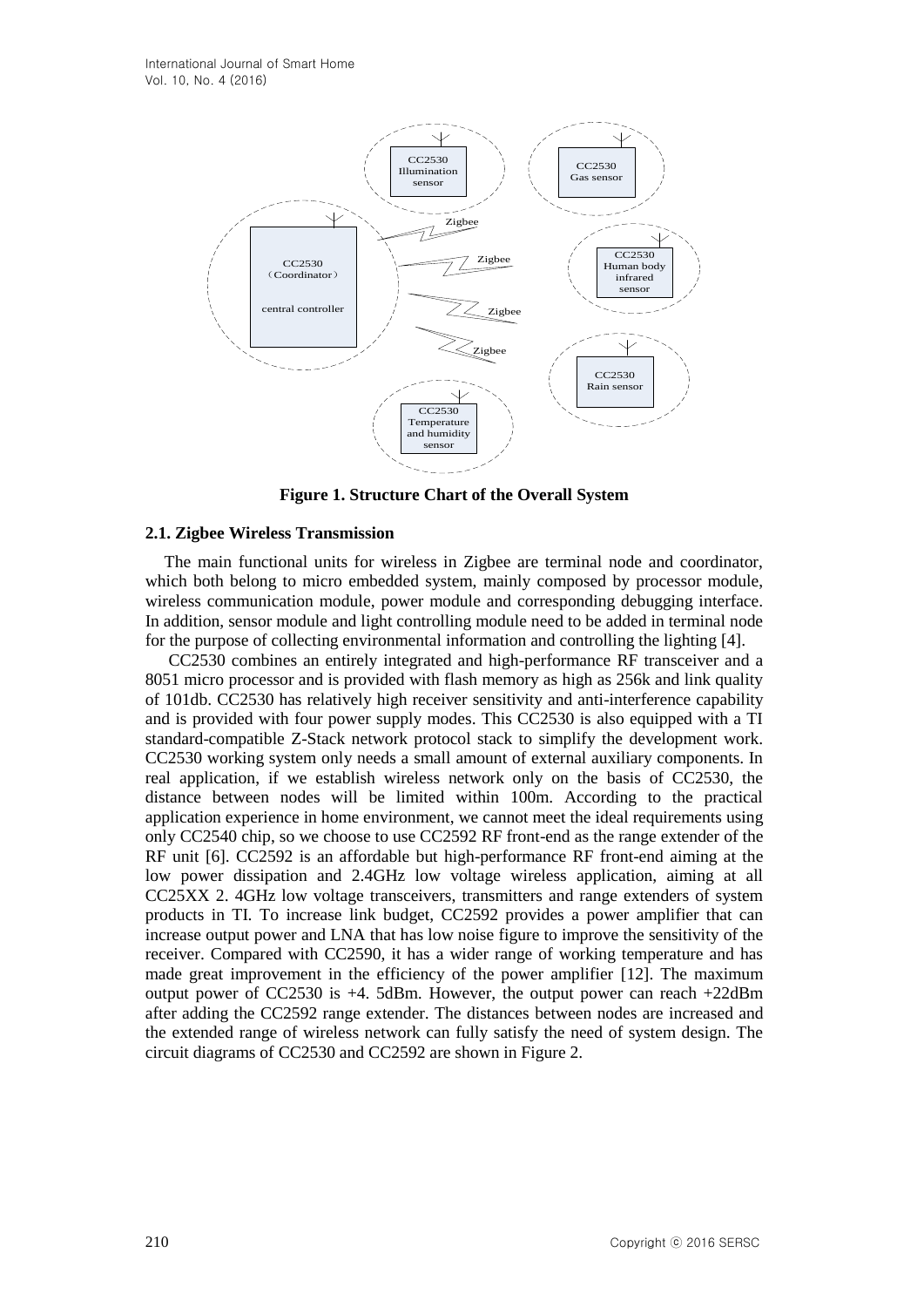

**Figure 2. Circuit Diagrams of CC2530 and CC2592**

#### **2.2. Core Controller S3C6410**

S3C6410 is a kind of high cost performance and low power dissipation 16/32-bit RSIC micro processor launched by Samsung company based on core ARM11, most of which are applied in mobile phone and common domain. S3C6410 has adopted the 64/32-bit internal bus architecture made up of AXI\AHBTAPB bus to provide the best hardware performance. The following resources are integrated within the chip: one LCD controller, SDRAM controller, NAND Flash controller, UART interface supporting four channels, 32-channel DMA, 4-channel counter possessing PWM function, one internal clock, fullfeatured SPI, IIC bus interface, IIS digital audio bus interface, three PLL, 3-channel MMC/SD controller and so on [10].

The circuit of the central controller mainly includes: Wi-Fi module circuit, Zigbee module circuit, Ethernet module circuit and memory module circuit. The core structure is shown in Figure 3.



**Figure 3. Core Structure**

#### **2.3. Sensor Modules**

**2.3.1. Circuit Design of Gas Sensor:** At the moment, common gas sensors we can see include: semi-conductive type gas sensor, electrochemical gas sensor, infrared gas sensor, contact-burning type gas sensor and so on. The structure of semi-conductive type gas sensor is to adopt sensing elements made from metal oxide semiconductor or metal oxide material. The structural material and the gas interact with each other and trigger [surface](../../AppData/Users/Administrator/AppData/Local/Yodao/DeskDict/frame/20151126185158/javascript:void(0);) [reaction](../../AppData/Users/Administrator/AppData/Local/Yodao/DeskDict/frame/20151126185158/javascript:void(0);) to lead to the change in electric conductivity, thus causing the change in electric potential. The gas sensor module in this system employs resistance-type semiconductive gas sensor as its sensing elements in hardware circuit design. It is a kind of impedance device made from metal oxide film, whose resistance will change based on the gas content. For example, the resistance will increase as the concentration of gas rises and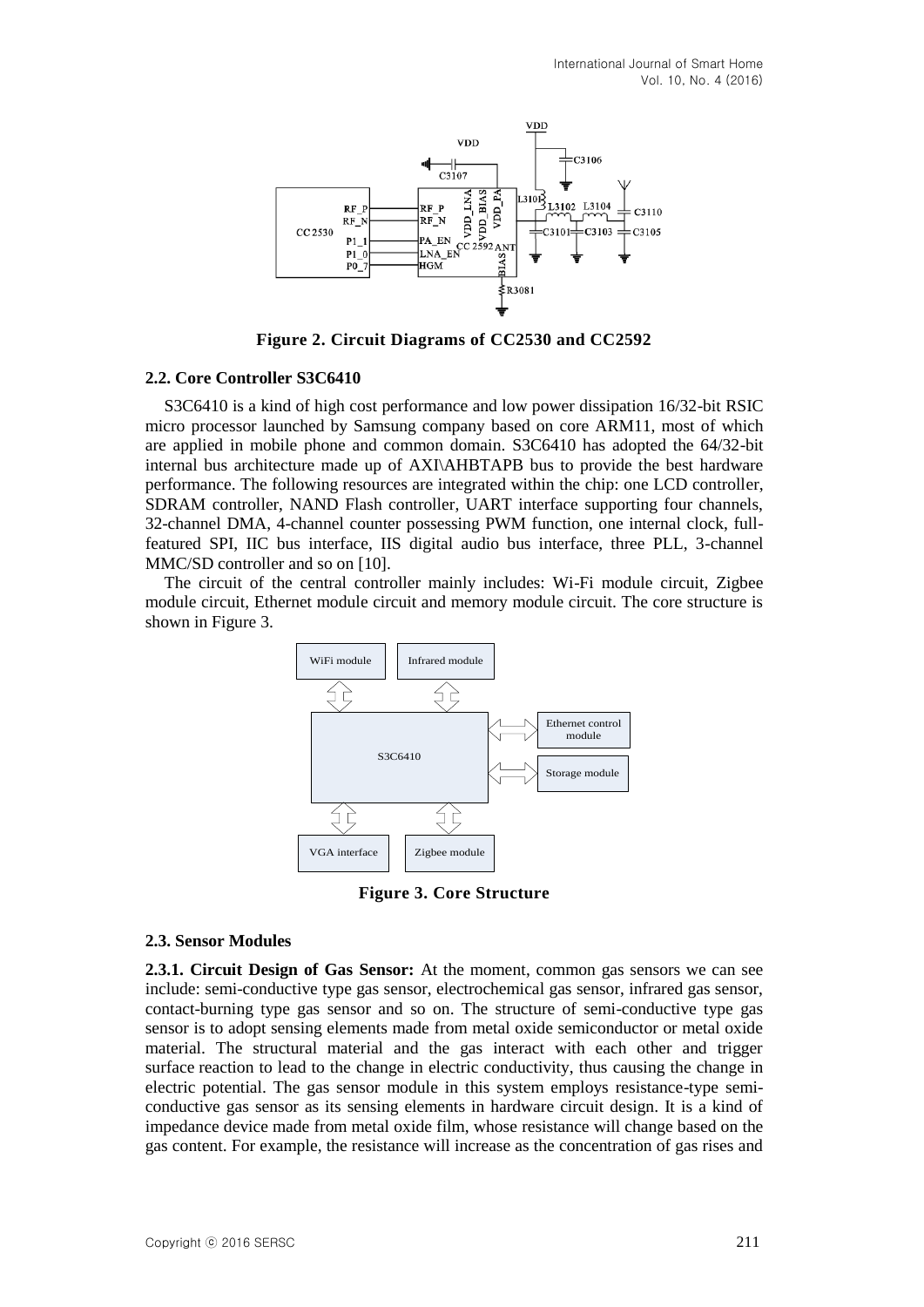vice versa [3]. It has many advantages, like low cost, high sensitivity, long using time, simple manufacture and simple [application](../../AppData/Users/Administrator/AppData/Local/Yodao/DeskDict/frame/20151126185158/javascript:void(0);) [circuit.](../../AppData/Users/Administrator/AppData/Local/Yodao/DeskDict/frame/20151126185158/javascript:void(0);) The schematic circuit diagram of the gas sensor is shown in Figure 4.



**Figure 4. Circuit of Gas Sensor**

**2.3.2. Circuit Design of [Temperature](../../AppData/Users/Administrator/AppData/Local/Yodao/DeskDict/frame/20151126185158/javascript:void(0);) [and](../../AppData/Users/Administrator/AppData/Local/Yodao/DeskDict/frame/20151126185158/javascript:void(0);) [Humidity](../../AppData/Users/Administrator/AppData/Local/Yodao/DeskDict/frame/20151126185158/javascript:void(0);) [Sensor:](../../AppData/Users/Administrator/AppData/Local/Yodao/DeskDict/frame/20151126185158/javascript:void(0);)** The selection of [temperature](../../AppData/Users/Administrator/AppData/Local/Yodao/DeskDict/frame/20151126185158/javascript:void(0);) [and](../../AppData/Users/Administrator/AppData/Local/Yodao/DeskDict/frame/20151126185158/javascript:void(0);) [humidity](../../AppData/Users/Administrator/AppData/Local/Yodao/DeskDict/frame/20151126185158/javascript:void(0);) [sensor,](../../AppData/Users/Administrator/AppData/Local/Yodao/DeskDict/frame/20151126185158/javascript:void(0);) as important components in the data collection of the system, exerts direct influence on the precision and accuracy of data collection. In the early stage, we usually adopt stimulative [temperature](../../AppData/Users/Administrator/AppData/Local/Yodao/DeskDict/frame/20151126185158/javascript:void(0);) [and](../../AppData/Users/Administrator/AppData/Local/Yodao/DeskDict/frame/20151126185158/javascript:void(0);) [humidity](../../AppData/Users/Administrator/AppData/Local/Yodao/DeskDict/frame/20151126185158/javascript:void(0);) [sensor](../../AppData/Users/Administrator/AppData/Local/Yodao/DeskDict/frame/20151126185158/javascript:void(0);) to collect [temperature](../../AppData/Users/Administrator/AppData/Local/Yodao/DeskDict/frame/20151126185158/javascript:void(0);) [and](../../AppData/Users/Administrator/AppData/Local/Yodao/DeskDict/frame/20151126185158/javascript:void(0);) [humidity](../../AppData/Users/Administrator/AppData/Local/Yodao/DeskDict/frame/20151126185158/javascript:void(0);) respectively. Although this meet the situation where the requirement for precision is not high and single point measurement, yet this will not satisfy the situation where the requirement for precision is high and multi-point measurement. With the rapid development of electronic technique, digital [temperature](../../AppData/Users/Administrator/AppData/Local/Yodao/DeskDict/frame/20151126185158/javascript:void(0);) [and](../../AppData/Users/Administrator/AppData/Local/Yodao/DeskDict/frame/20151126185158/javascript:void(0);) [humidity](../../AppData/Users/Administrator/AppData/Local/Yodao/DeskDict/frame/20151126185158/javascript:void(0);) [sensor](../../AppData/Users/Administrator/AppData/Local/Yodao/DeskDict/frame/20151126185158/javascript:void(0);) is produced. It can collect the information of [temperature](../../AppData/Users/Administrator/AppData/Local/Yodao/DeskDict/frame/20151126185158/javascript:void(0);) [and](../../AppData/Users/Administrator/AppData/Local/Yodao/DeskDict/frame/20151126185158/javascript:void(0);) [humidity](../../AppData/Users/Administrator/AppData/Local/Yodao/DeskDict/frame/20151126185158/javascript:void(0);) at the same time and transmit the information in digital quantity. The sensor has been examined before leaving the factory, so the user doesn't have to examine it when using, which means it will be more convenient in the application of [temperature](../../AppData/Users/Administrator/AppData/Local/Yodao/DeskDict/frame/20151126185158/javascript:void(0);) [and](../../AppData/Users/Administrator/AppData/Local/Yodao/DeskDict/frame/20151126185158/javascript:void(0);) [humidity](../../AppData/Users/Administrator/AppData/Local/Yodao/DeskDict/frame/20151126185158/javascript:void(0);) monitoring [7].

The [temperature](../../AppData/Users/Administrator/AppData/Local/Yodao/DeskDict/frame/20151126185158/javascript:void(0);) [and](../../AppData/Users/Administrator/AppData/Local/Yodao/DeskDict/frame/20151126185158/javascript:void(0);) [humidity](../../AppData/Users/Administrator/AppData/Local/Yodao/DeskDict/frame/20151126185158/javascript:void(0);) sensor in this system chooses STH10, which is a kind of high-integrated digital [temperature](../../AppData/Users/Administrator/AppData/Local/Yodao/DeskDict/frame/20151126185158/javascript:void(0);) [and](../../AppData/Users/Administrator/AppData/Local/Yodao/DeskDict/frame/20151126185158/javascript:void(0);) [humidity](../../AppData/Users/Administrator/AppData/Local/Yodao/DeskDict/frame/20151126185158/javascript:void(0);) sensor produced by Sensirion Company in Switzerland and can be used in collecting the surrounding [temperature](../../AppData/Users/Administrator/AppData/Local/Yodao/DeskDict/frame/20151126185158/javascript:void(0);) [and](../../AppData/Users/Administrator/AppData/Local/Yodao/DeskDict/frame/20151126185158/javascript:void(0);) [humidity.](../../AppData/Users/Administrator/AppData/Local/Yodao/DeskDict/frame/20151126185158/javascript:void(0);) In the circuit, we connect the SCK foot of SHT10 with P0\_0 foot of CC2530, which is for synchronizing the communication between CC2530 and SHT10; the output Data of SHT10 is serially transmitted to the P0\_6 interface of CC2530 in order under the control of SCK clock; in the process of data transmission, we connect a 4.7K pull-up resistor to the SHT10 serial data output line to avoid the conflict of transmitted data. The detailed circuit diagram is shown in Figure 5.



**Figure 5. Circuit Diagram of Temperature and Humidity Sensor**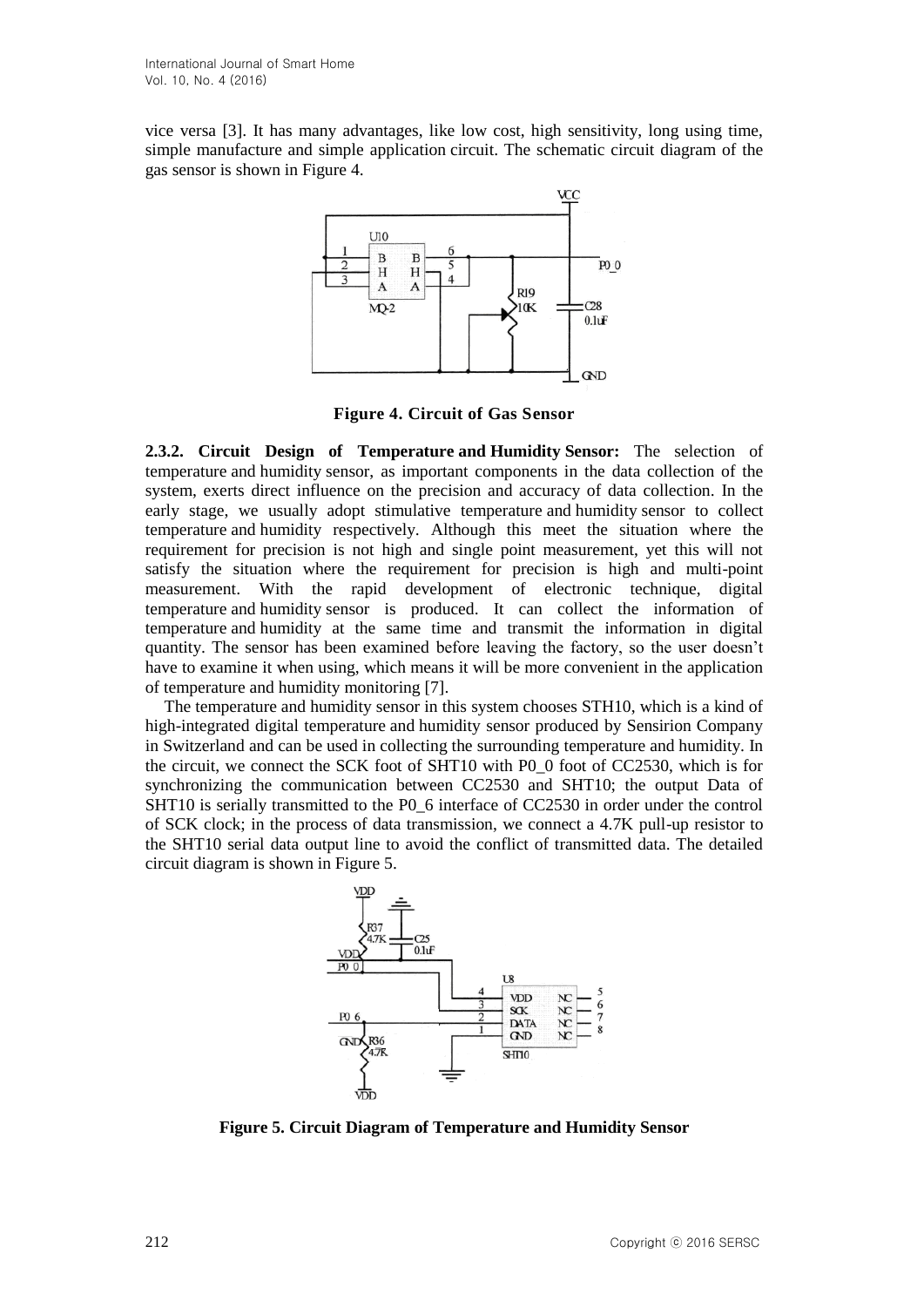**2.3.3. Circuit Design of Illumination Sensor:** The function of illumination sensor is to collect the data of [illumination](../../AppData/Users/Administrator/AppData/Local/Yodao/DeskDict/frame/20151126185158/javascript:void(0);) [intensity](../../AppData/Users/Administrator/AppData/Local/Yodao/DeskDict/frame/20151126185158/javascript:void(0);) within the house, so as to achieve the automatic control over lighting and curtain. In the circuit design of this system, we choose the photoresistance as illumination sensor and the circuit design is shown in Figure 6. In the circuit design, we connect a 1k resistance R2 in series to the [front](../../AppData/Users/Administrator/AppData/Local/Yodao/DeskDict/frame/20151126185158/javascript:void(0);) [end](../../AppData/Users/Administrator/AppData/Local/Yodao/DeskDict/frame/20151126185158/javascript:void(0);) of photoresistance, constituting a voltage division circuit. When the [illumination](../../AppData/Users/Administrator/AppData/Local/Yodao/DeskDict/frame/20151126185158/javascript:void(0);) [intensity](../../AppData/Users/Administrator/AppData/Local/Yodao/DeskDict/frame/20151126185158/javascript:void(0);) is weakened, the value of resistance will increase, then the voltage sent by the point 1 in the circuit to the P0\_0 junction of J18 will increase. On the contrary, if the voltage goes down, the P0\_0 junction of J18 is actually connected to the P0\_0 interface of CC2530, namely the A/D converted analog voltage [input](../../AppData/Users/Administrator/AppData/Local/Yodao/DeskDict/frame/20151126185158/javascript:void(0);) [port.](../../AppData/Users/Administrator/AppData/Local/Yodao/DeskDict/frame/20151126185158/javascript:void(0);) In the CC2530, we convert the change of voltage to digital quantity through A/D analog-digital conversion. In this way, we can reflect the change of [illumination](../../AppData/Users/Administrator/AppData/Local/Yodao/DeskDict/frame/20151126185158/javascript:void(0);) [intensity](../../AppData/Users/Administrator/AppData/Local/Yodao/DeskDict/frame/20151126185158/javascript:void(0);) by numerical value [4].

All printed material, including text, illustrations, and charts, must be kept within the parameters of the 8 15/16-inch (53.75 picas) column length and 5 15/16-inch (36 picas) column width. Please do not write or print outside of the column parameters. Margins are 1 5/16 of an inch on the sides (8 picas), 7/8 of an inch on the top (5.5 picas), and 1 3/16 of an inch on the bottom (7 picas).



**Figure 6. Circuit Diagram of Illumination Sensor**

**2.3.4. Circuit Design of Raindrop Sensor:** The raindrop sensor, which is also called rain detection sensor, is used to detected whether it is raining or not and the amount of rainfall. The raindrop sensor in this system is to achieve the automatic closing of window or curtain, preventing the rain from drifting inside the house. The circuit diagram of raindrop sensor is shown in Figure 7.



**Figure 7. Circuit Diagram of Raindrop Sensor**

**2.3.5. Circuit Design of Infrared Sensor of the Human Body:** Infrared sensor of the human body is a kind of electrothermic type infrared sensor based on the principle of electrothermic effect, which can detect the thermal infrared wave from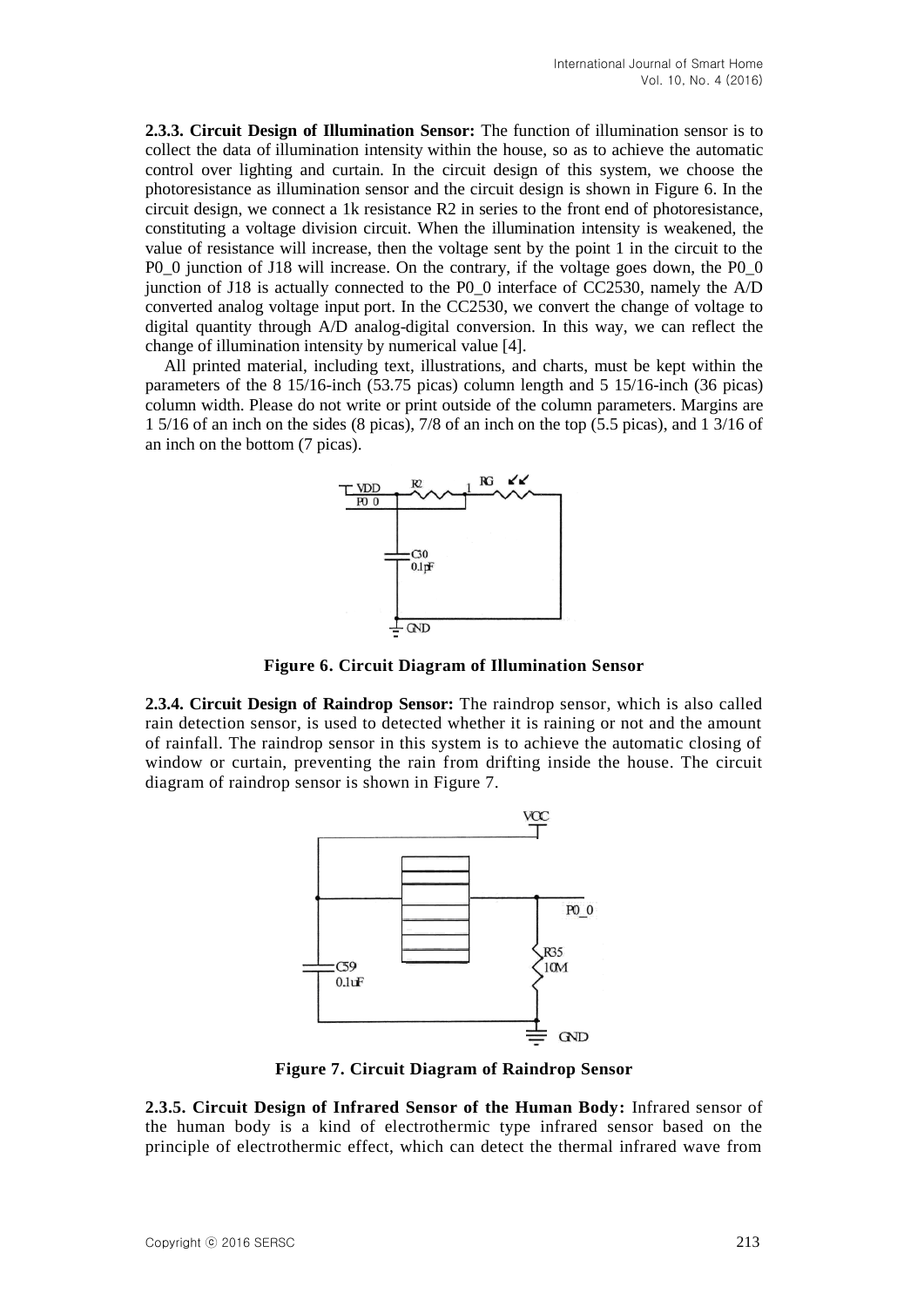human body. In the design of this circuit diagram, we apply the GH-718 infrared induction module, the working voltage of which is 5V and the output is switching value (high level 3.3V). The biggest detection angle of this sensor is 110°and the longest detection distance is 7m. The schematic circuit diagram is shown in Figure 8.



**Figure 8. Circuit Diagram of Infrared Sensor of the Human Body**

**2.3.6. Circuit Design of Household Appliances Control:** The household appliances control can not only adopt the relay controlling module to control the power supply and power down of household appliances. In this system, we also design an infrared household appliances controlling module, which is made up of infrared receiver circuit and infrared emitting circuit. The circuit design of this module is shown in Figure 9.



**Figure 9. Circuit Diagram of Household Appliances Control**

**2.3.7. Circuit Design of Memory:** Memory module is used for the storage of real time data. When powering down, it can store the data collected and save it in the central controlling center, which is convenient for the checking the real time status between different networks.

This system employs 24C64 as the memory chip. FM24C64 is a kind of serial nonvolatile memory. The logical structure is 8192\*8 bit and the interface mode is the twowere interface in compliance with industry standards. The functional operation is similar to serial EEPROM, however, the writing speed of ferroelectric memory is much faster than that of the EEPROM and it has not time delay [9]. The introduction to the 24C64 pin is shown in Table 1 and the circuit design is shown in Figure 10.

| Name       | $\rm LO$ | Description                                                                                                                                                                                                                                                        |
|------------|----------|--------------------------------------------------------------------------------------------------------------------------------------------------------------------------------------------------------------------------------------------------------------------|
| $A0-A2$    | Input    | Address 0-2: FM24C04 physical address. The device value of the address in                                                                                                                                                                                          |
|            |          | the two-line protocol should be the same as the signal of the two feet.                                                                                                                                                                                            |
| <b>SDA</b> | I/O      | Serial data/address: in the two-line protocol, this is a bidirectional data line<br>used for transmitting serial data and address. It is open-drain output and can<br>be connected to other devices on the two-line bus or be added pull-up resistor<br>if needed. |

|  | Table 1. Introduction to 24C64 Pin |  |
|--|------------------------------------|--|
|--|------------------------------------|--|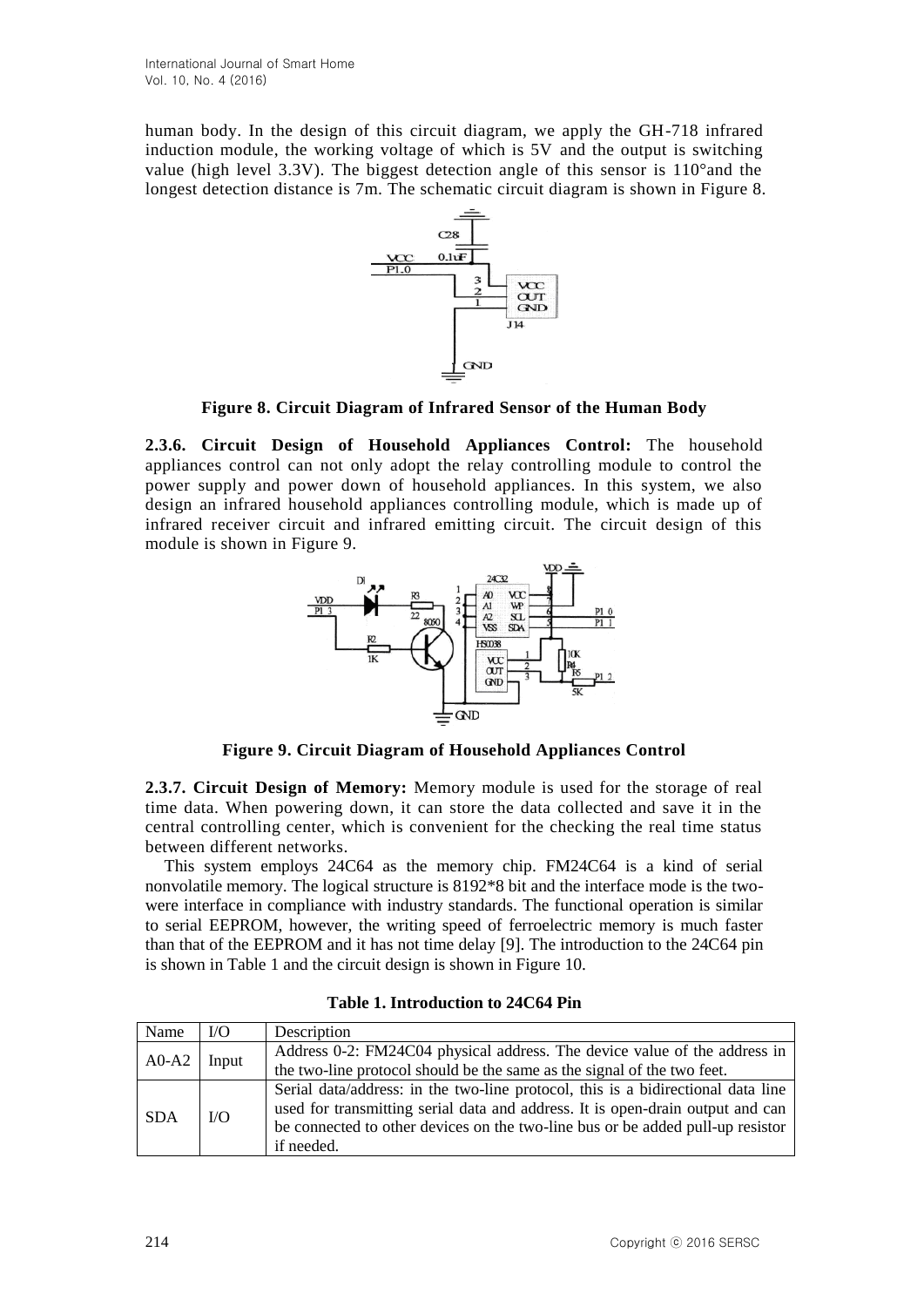| <b>SCL</b> | Input           | Serial clock: two-line interface serial clock input. The data is transmitted on<br>the falling edge of SCL. The data can be transmitted on the rising edge of<br>SCL if added pull-up resistor.                                                                                    |
|------------|-----------------|------------------------------------------------------------------------------------------------------------------------------------------------------------------------------------------------------------------------------------------------------------------------------------|
| <b>WP</b>  | Input           | Write-protection: the WP is high level. The address of write-protection varies<br>from 100H to 1FFH. FM24C64 will not respond to the data written in the<br>protected address. If the WP is low level, these characteristics will not work.<br>WP pin-out should not be suspended. |
| NC         | NC              | NC                                                                                                                                                                                                                                                                                 |
| <b>VDD</b> | Power<br>Supply | Power supply voltage: 5V                                                                                                                                                                                                                                                           |



**Figure 10. Circuit Design of 24C64**

**2.3.8. Alarming Circuit:** The alarming circuit is designed specially for security mode. A 1k ohm resistance will be added to the pin of processor GPB3 and will be connected to the base of audion. When the GPB3 port is low level, namely the base is low level, the audion is breakover and drives the buzzer to send out alarm sound to show the abnormality indoors. If the GPB3 port is high level, namely the base is high level, the audion is cut off and the buzzer will not work to show there is no abnormality indoors. The [schematic](../../AppData/Users/Administrator/AppData/Local/Yodao/DeskDict/frame/20151201184616/javascript:void(0);) [circuit](../../AppData/Users/Administrator/AppData/Local/Yodao/DeskDict/frame/20151201184616/javascript:void(0);) [diagram](../../AppData/Users/Administrator/AppData/Local/Yodao/DeskDict/frame/20151201184616/javascript:void(0);) of the alarming is shown in Figure 11.



**Figure 11. [Schematic](../../AppData/Users/Administrator/AppData/Local/Yodao/DeskDict/frame/20151201184616/javascript:void(0);) [Circuit](../../AppData/Users/Administrator/AppData/Local/Yodao/DeskDict/frame/20151201184616/javascript:void(0);) [Diagram](../../AppData/Users/Administrator/AppData/Local/Yodao/DeskDict/frame/20151201184616/javascript:void(0);) of the Alarming**

### **3. Design of the System Software**

In the software development of this system, we use C programming language to modify the applications in the general module of CC2530 protocol stack in order to establish the program that we need and to complete the software development of Zigbee wireless sensor data transmission in this system. The main software in this system is divided into the coordinator node software and terminal node software. Although they differ in function, but the configuration of the network parameters and the application framework construction are the same. Therefore, in the software design, we firstly carry out the construction of wireless sensor network software platform, and then conduct the configuration and design of coordinator node and terminal node on the platform that has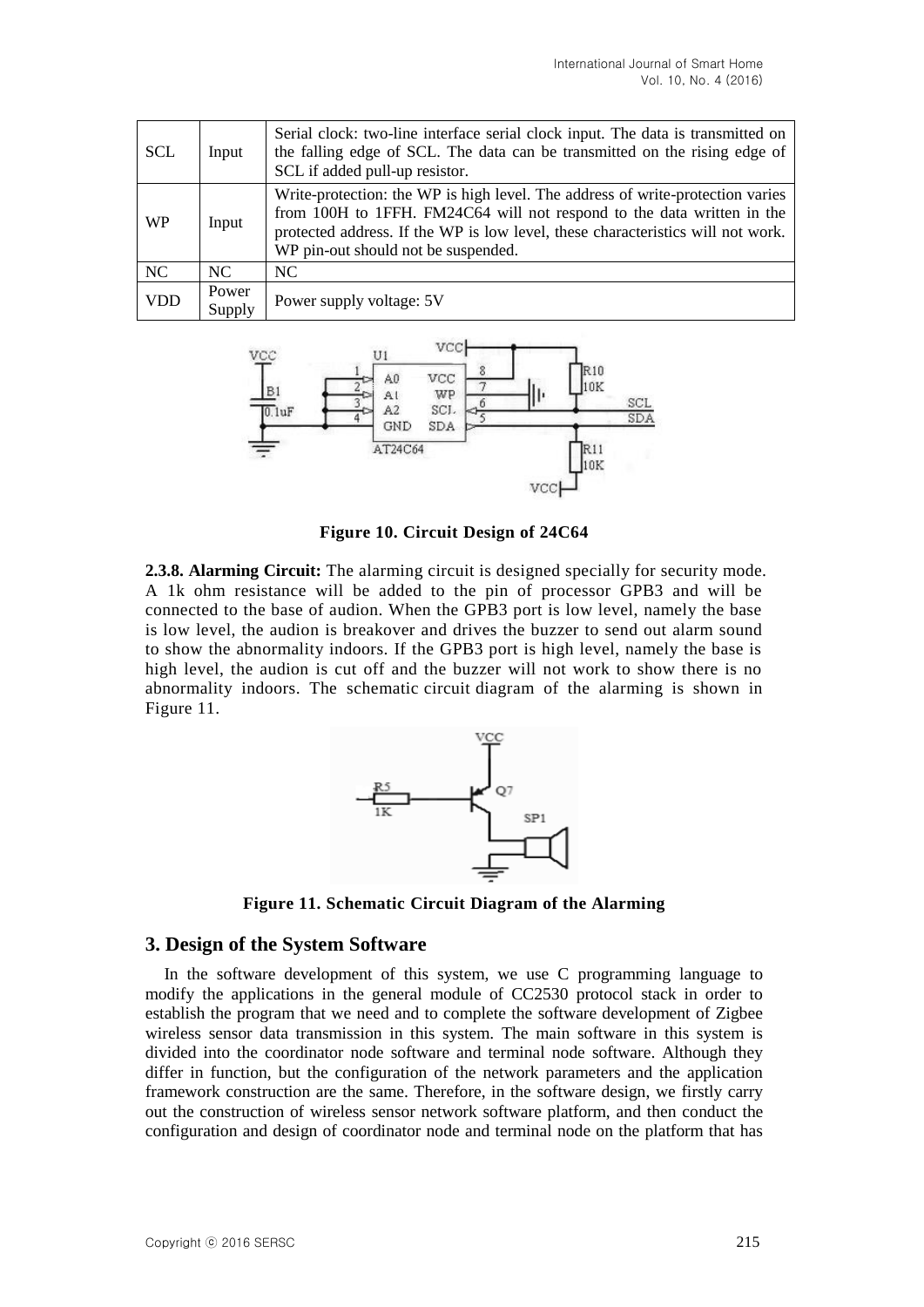already been built. In this way, we complete the design of coordinator node and terminal node software. The analysis of main software function is as follow.

### **3.1. Software Design of Coordinator Node**

The main task of the coordinator, the first node equipment of Zigbee network, is to establish the Zigbee network, preserve the normal operation of Zigbee network. The coordinator can also allow the terminal node to freely join and leave the network and the coordinator is responsible for the data transmission between the terminal node and core controller. The route chart of coordinator node is shown in Figure 12.



**Figure 12. Route Chart of Coordinator Node**

### **3.2. Software Design of Terminal Node**

The software design of Zigbee terminal node include joining the network, driving all kinds of sensors (controlling node) and the transmission of data. The terminal node starts to drive the sensor to collect data after joining the network and packs the data to transmit to the coordinator. The route chart of terminal node is shown in Figure 13.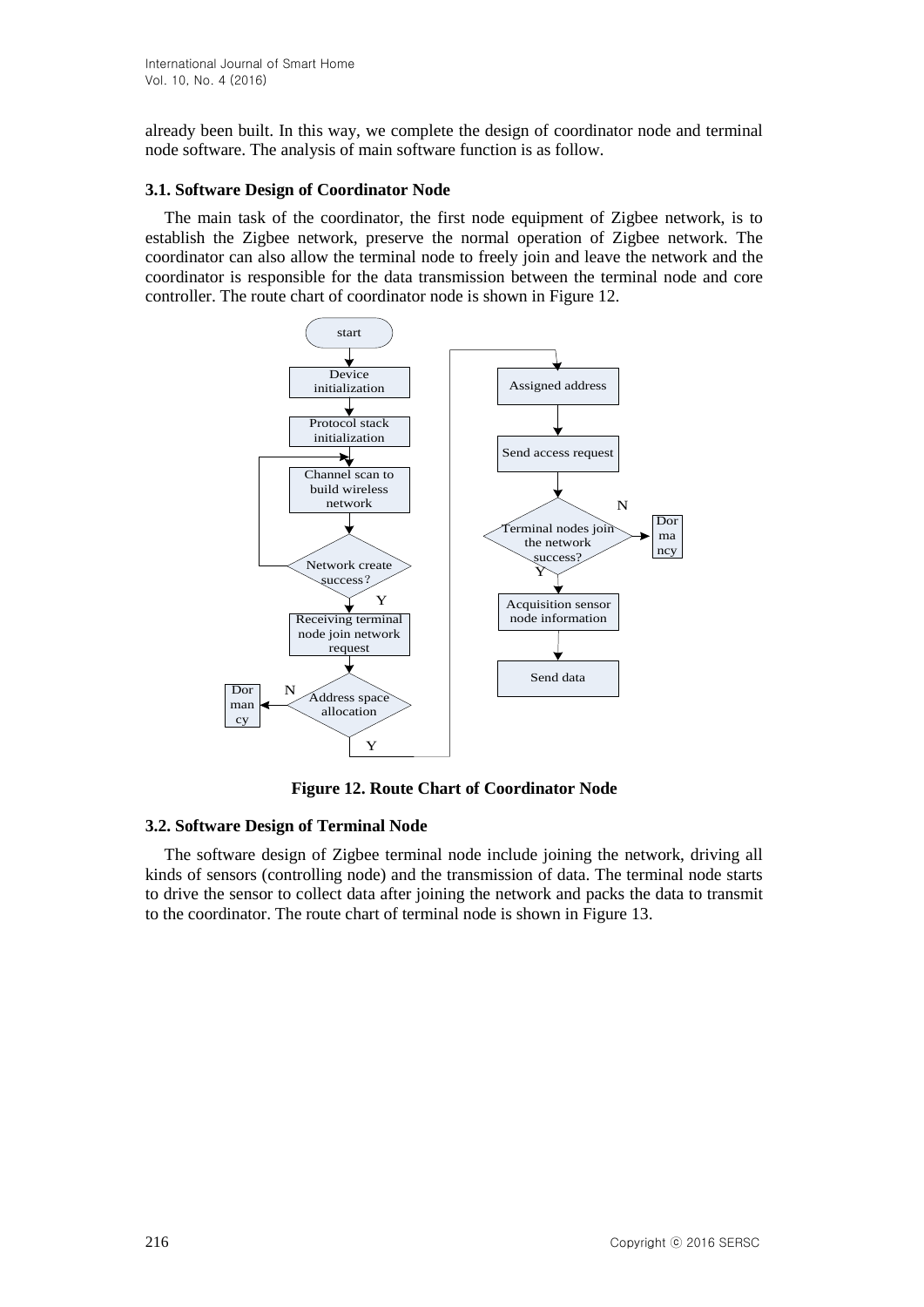

**Figure 13. Route Chart of Terminal Node**

#### **3.3. Software Design of Illumination Sensor**

In the hardware circuit design of illumination sensor node, we convert the change of illumination intensity into the change in voltage and then send to the P0\_O port of CC2530 chip. Through the analog-digital converter inside the chip, we convert the analog voltage into digital signal, thus indirectly turn the illumination information into digital signal. Then we can tell the current illumination situation by judging numerical value after the conversion in the programming design. The programming flow chart of illumination sensor node is shown in Figure 14.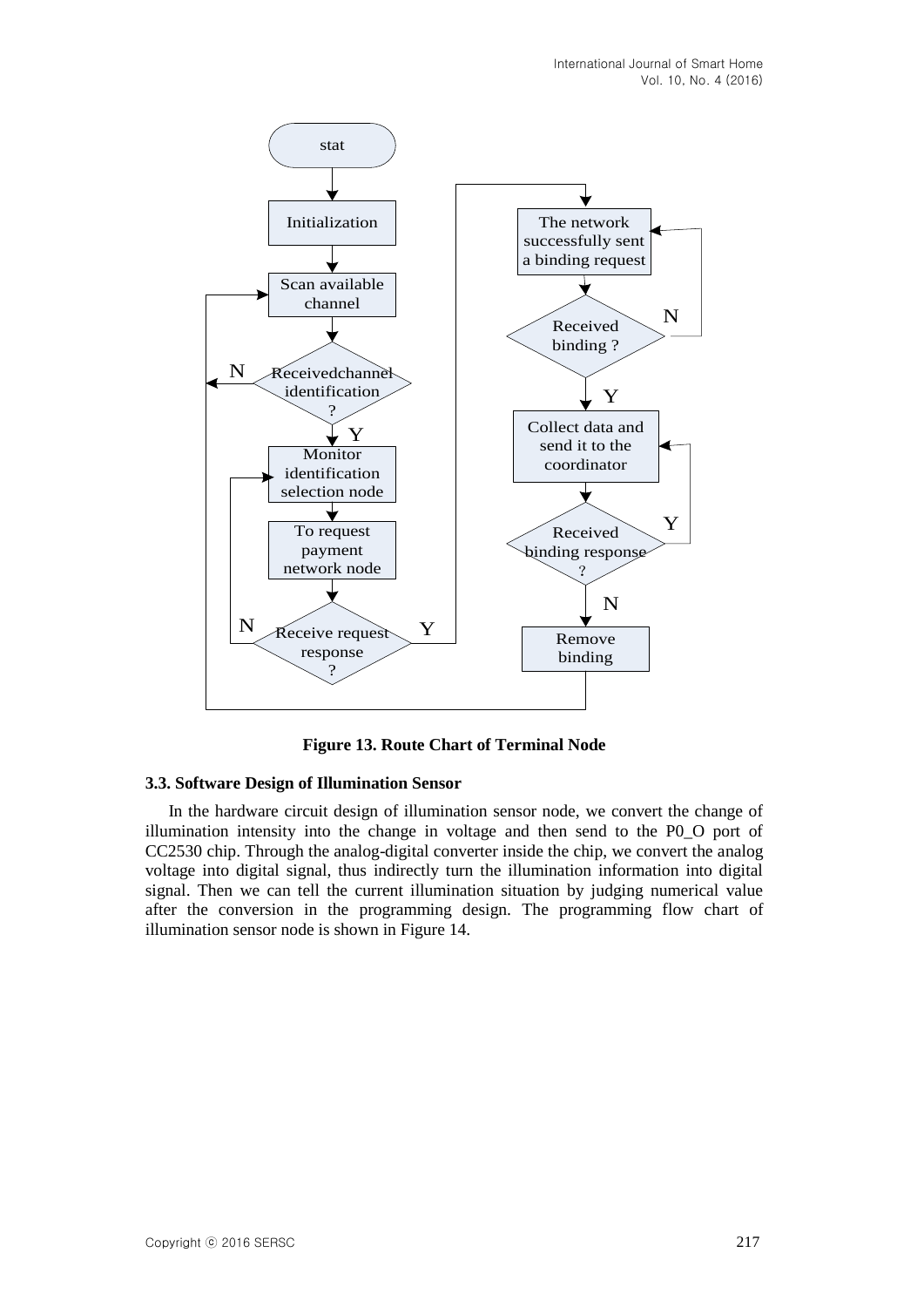

**Figure 14. Software Flow Chart of Illumination Sensor**

#### **3.4 Software Design of Temperature and Humidity**

In the programming of the driver of temperature and humidity sensor node, we write the initialization function SHT10\_init(unsigned int Initial—Reg), the byte writing function SHT10\_WriteByte(unsigned char data) and the data-processing function SHT10\_Calculate(unsigned int data, unsigned char mode) for SHT10 temperature and humidity sensor based on the initialization sequence chart, data-reading sequence chart, data-writing sequence chart and the command set; when the CC2530 communicates with the SHTIO temperature and humidity sensor, we need to initialize the SHTIO temperature and humidity sensor first, then write the command (read/write status register, temperature measurement and humidity measurement), and finally wait for the completion of data conversion. The program flow chart of the SHTIO temperature and humidity sensor driver is shown in Figure 15.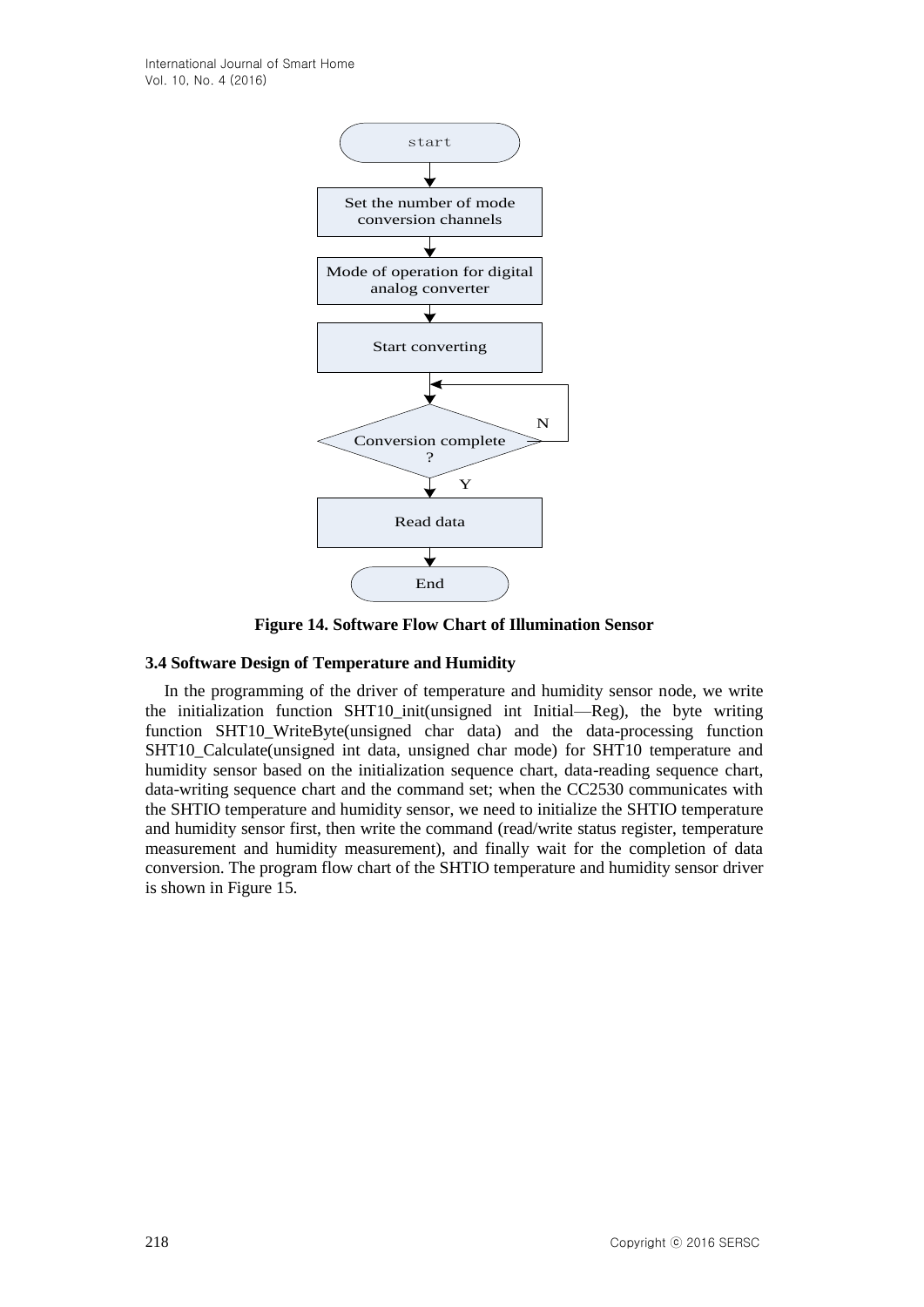

**Figure 15. Software Flow Chart of Temperature and Humidity**

### **4. System Testing**

We successfully built a star network, a coordinator and many terminal nodes based on Zigbee protocol. The coordinator is responsible for establishing the network. The terminal node can achieve the communication with the coordinator after connecting to the network. We conduct testing on the data receiving and transmitting between the coordinator and network node through serial port. The network communication method of terminal node when receiving data is broadcasting and the coordinator sends one byte of data to the network terminal node every 300s. The network communication method of the coordinator when receiving data is on-demand and the terminal node sends one byte of data to the network coordinator every 300s. The result of the testing is shown in Table 2.

| Device Type                                | Times of<br>Test | Times of<br>Packet Loss | Times of<br><b>Bit Error</b> | Packet Loss<br>Rate $(\%)$ | <b>Bit Error</b><br>Rate $(\%)$ |
|--------------------------------------------|------------------|-------------------------|------------------------------|----------------------------|---------------------------------|
| Coordinator                                | <b>300</b>       | 2                       |                              | 0.67                       | 0.33                            |
| Temperature<br>and Humidity<br>Sensor Node | 300              |                         | $\Omega$                     | 0.33                       |                                 |
| <b>Gas Sensor</b><br>Node                  | 300              |                         | $\Omega$                     | 0.33                       |                                 |
| Raindrop<br>Sensor Node                    | 300              | 0                       |                              | 0                          | 0.33                            |
| <b>Infrared Sensor</b><br>Node             | 300              |                         |                              | 0.33                       | 0.33                            |

**Table 2 Packet Loss Rate and Bit Error Rate of Zigbee Transmission**